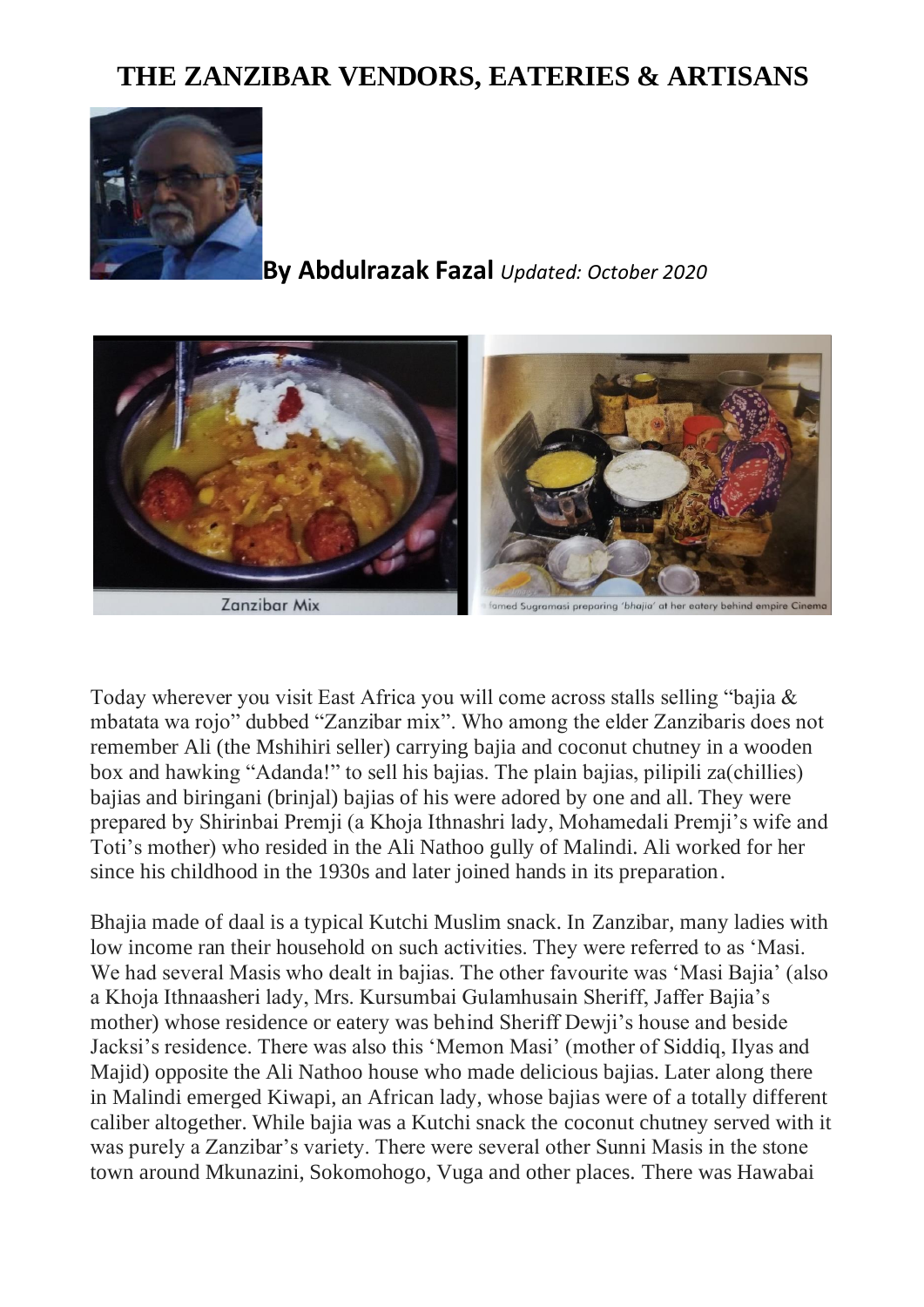in Mchambawima and the famous Sugrabai behind the Empire Cinema. Sugrabai passed away only recently and the business is now run by her family members.

The other famous vendor was Adnan. Adnan's "mbatata wa rojo" had a taste of its own. His children have now taken over the business but that instinct taste is missing. School children would rush towards him on his arrival at the ESM school yard. His rojo was just out of this world. Talking of "mbatata wa rojo" reminds of Mama Tausi who was Mulla Bai Amina's maid. She would sit with her "ware" on the pavement outside the Peera Champsi building selling her specialty. Her rojo was extraordinarily good. The African lady Ma Zena used to sell mbatata ya ukwaju (tamarind)' at Majanini, opposite the M.D. Kermali mansion. She was also famous for her 'uji wa khunde'. Then there was Abedi (Mshihiri) in Malindi. His 'mix' was one of its own, papuri sprinkled over bajia and mbatata.. He prepared it during morning hours and his eatery would be packed with customers. Another 'mix' specialist was Kasu, a Khoja Ismaili. He went around the town with his hand cart. He was very popular with the ESM school students who loved his "chana bateta". Also, Hassanali Visram (Hashnu Muri) along Majestic Cinema was well known for his "mbatata and ndizi ya rojo". Opposite his shop was the popular African mishikaki (roasted meat) seller. The public loved his extremely tender meat and the delicious taste when the small mishikaki stick was dipped into a container filled with hot chillies.

The unforgettable Zanzibar ghubiti was a unique sugar candy introduced by the Kutchi Sunni called Ahmed Ghubitwaro who hailed from Kutch Bhuj. He used to carry a metal tray like the one used for cakes and biscuits. It consisted of varieties of ghubitis but the favourite of most was the white one which was hard, and its lumps and chunks had to be cut into pieces with a metallic piece. The African Juma Chakli used to work for him and learned the trade. Later he left him and started preparing his own variety. He moulded the candy into a spiral pattern and also made the soft chewy gum type sweet that was wrapped around a wooden rod. He was very popular with the children who followed him wherever he went hawking "Aa Chinu Chakli" in order to sell his candy. He would pull the gum or pluck the 'chakli' and sell to these children.

The Bohora Khanbhai's daria khali (opposite the Ahmed Lakha mansion on Tharia St.) was the ladies favourite. He squeezed lime over daria (gram) mixed with red powder chillies. There was another Bohora called Babra who used to make tasty 'twisted hard ganthia'. And the blind Taherbhai who went around hawking "khunazi tamu pepeta lamu" to sell chana bor (dried cherries) and pepeta . There were 'juguwara' like Chacha Janu (Janmohamed Kermalli, a Khoja Ithnaasheri) and several Washihiris who moved with handcarts selling jugu and other nuts. Alibhai (a Kutchi Sunni) near Noors in Mkunazini used to sell ice cream on his cart as well as 'sacha hira' (barafu ya kugonga na rangi ya sharbati juu). The small ice cream cup cost five cents. Wow! just imagine the cost/standard of living, purchasing power and profit level then.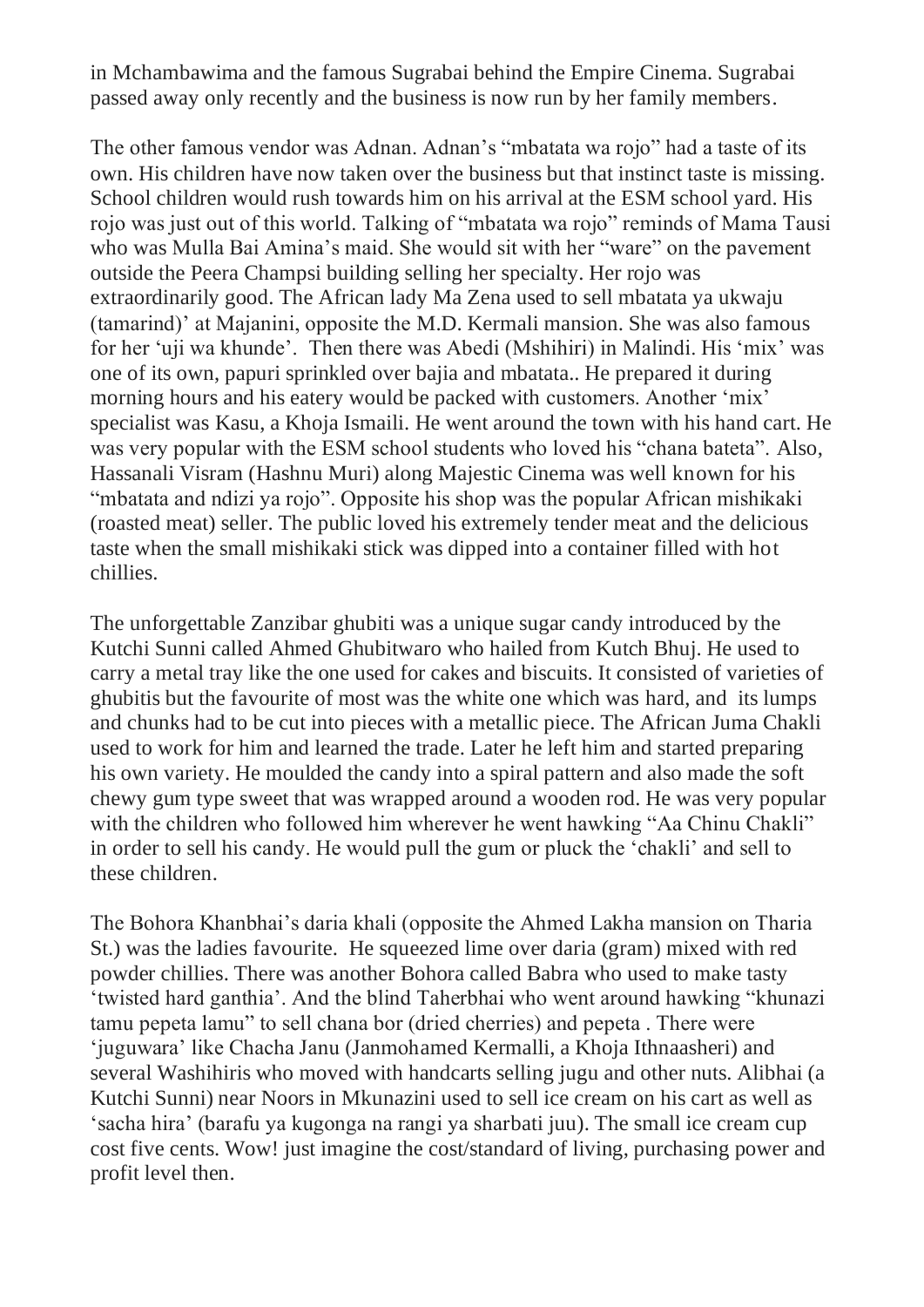Ice cream sellers were Habib Peera (Hathiar), Taki Juma (Darajani), Hussein Juma of 'Hussein Tea Room' (Mchambawima), Gulamali Nathho at Empire Cinema amongst a few others. Habib Peera's 'fruit icecream' was Zanzibar's specialty. The elders gathered for "mazungumzo" outside his stall at Forodhani.

At times even HH the Aga Khan (Sultan Mohamed Shah) would join the gathering. Habib was a great jester and it is said that Sultan Sayed Khalifa often called him over to his palace for a chit chat session. In the late 1950s Musa G. Dhalla had obtained the rights to deal in Walls (the famous UK ice cream brand) which became quite popular in Zanzibar. Bakeries was the domain of Goans.

The first bakery was introduced by the Goan Almeidas, and thus Zanzibar inherited the Portuguese 'Pau bread' and not the English sliced boflo (loaf). Hassan Bakery (Sunni Kokni at Mkunazini) was known for its toasts. The old man Farhad went around the stone town early in the mornings delivering bread. In the month of Ramadhan the humble Dharamsi, Yusuf (Mafatuma), Mohamedali and Gulamali all were carrying metallic trays on their heads going around from street to street hawking "Naan garam naan".

Ishak Chaki introduced his unique 'mitho paan'. Everything 'red' went inside it (red coconut, red supari beetle nut and red syrup). He stationed himself at Forodhani placing the paan on an ice block. In those days, ice could be obtained from the Patwa factory at Mkunazini or Shapoorji's at Darajani for peanuts. Chaki's paan stall won the first prize award at the fare at the Agakhan Club in Sateni during the Diamond Jubilee celebrations. He was awarded a 100 shilling note from HH the Aga Khan Sultan Mohamed Shah himself, considered a lot of money in those days. One Kassambha had brought a sugar cane pressing machine from India and daily pushed it all the way from Mkunazini to Forodhani selling 'maji ya miwa'. Ndizi ya rojo was the specialty of a Bohora person who would come to Forodhani with his handcart. The African fresh juice seller Saidi's "maajiya machungua, ukwaju and ndimu" were enchanting and had a highly refreshing effect. Mohamedhusain Virji (Mamdhu Bi) had his 'barafu' stall beside the 'Imambara'. Those chunks of ukwaju, machungwa and maziwa were everyone's favourite. He also cycled all the way to Mtoni and Shariff Musa selling malai (barafu or ice lolly).

In the early days the mixture made up of small dried coconut pieces (mbata or copra), tiny green leaves and sopari (beetlenut) was termed "masalo". It was chewed as a breath freshener, stuffed in paan and offered to guests during weddings. Later, around the time of the Coronation of Queen Elizabeth II in 1953, a special recipe of masalo was introduced, made by Mrs. Rubabbai Kassamali Jaffer, residing in the back lane of Malindi. It was made from sugary coconut chips of various colours and thus termed 'coronation masalo', which is popular to this very day. Today's variety of East African food mostly emanates from Zanzibar. Those elderly Zanzibaris fond of food always give mention to Zanzibar cuisine and recall Maruki's "halua ya Mmanga", Haji Omar Ishak's "halua ya badamu", Haji Omar Adam's "pera", Fakhri's "jalebi", Ashur's "mandazi", Washihiris' "mkate wa mofa" and "bokho